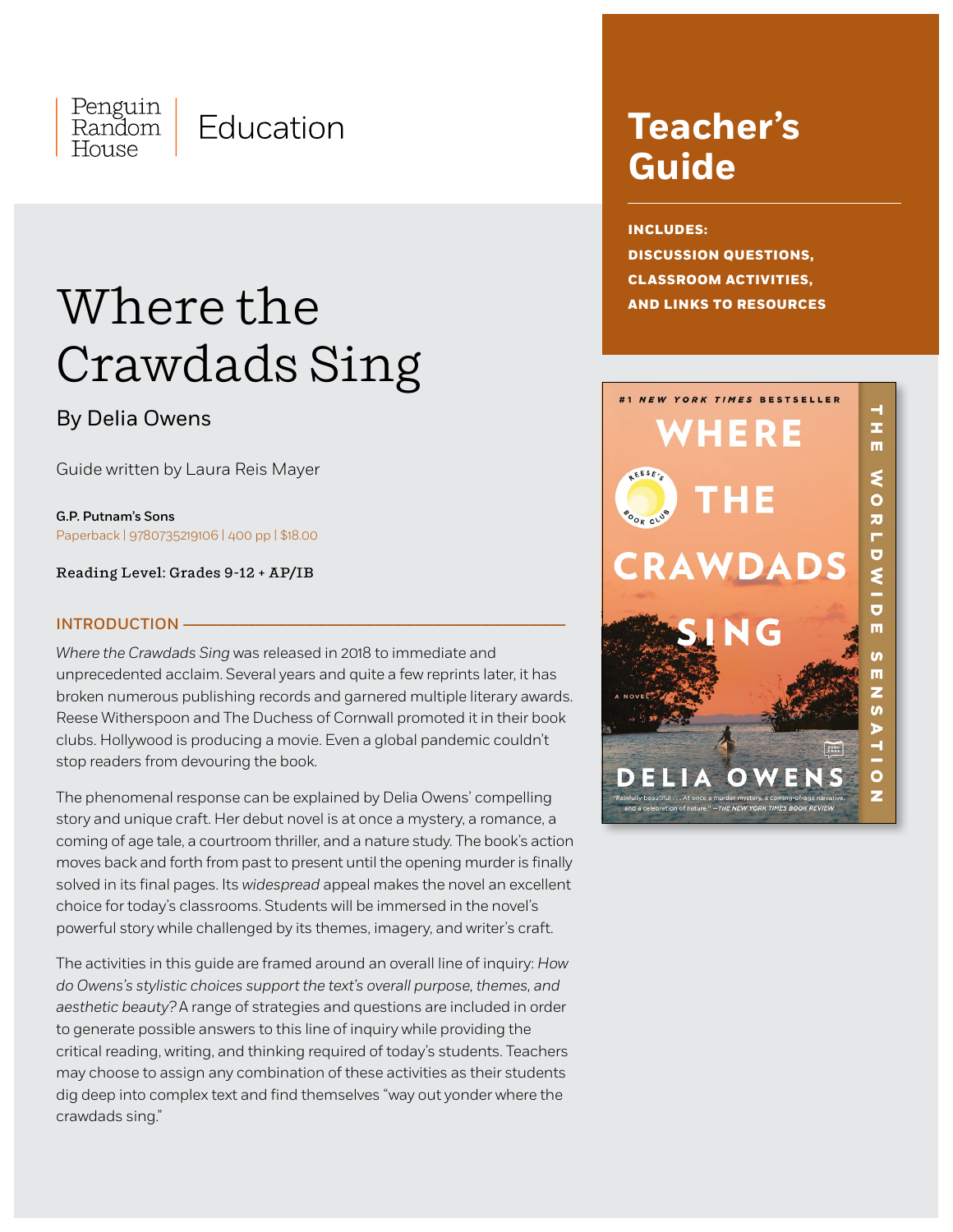#### CLASSROOM ACTIVITIES KEY IDEAS AND DETAILS

The following activities focus on text analysis, summary, character, and theme.

#### Themes Tracker

College and career ready standards ask students, rather than teachers, to determine the themes and central ideas in a text and to analyze their development and interaction over time. Ask students to create a "Themes Tracker" for ideas and motifs they will uncover in *Where the Crawdads Sing*. As they begin noticing a theme develop, direct them to create a new entry in their tracker. For instance, students might determine that "isolation," "female relationships," "nature" and "prejudice" appear to be recurring themes in Owens's text. They might also see significance in motifs such as birds and flight. Students can track these ideas digitally or in writing. Explain that students may need to backtrack and find evidence earlier in the novel as they realize a pattern is forming. Students might share their thinking with each other and add new entries for classmates' ideas. If students need help getting started, choose one theme and model how to track its development from section to section. Alternatively, ask students to use different color highlighters to identify themes as they read. Margin notes can be used to analyze how the ideas are developing and interacting over time.

#### Character Maps

Graphic organizers such as flow maps and double bubble maps can help students analyze character. Ask students to create a box and arrow flow-chart for one of the main characters, such as Kya, Tate, or Chase. The first box is created when the character is introduced, and new boxes are added whenever a physical or emotional change occurs. Because Owens' characterization is both direct and indirect, text evidence can come from dialogue, narration, or plot. Students might also create a double-bubble map to compare character foils such as Tate and Chase or Jumpin' and Pa. Students write the two characters' names in separate, large circles. Common character traits and motivation are posted in bubbles between the two circles. Traits and motivation that set the foils apart are posted in bubbles on the appropriate sides. Promote higher order thinking by asking students to provide specific text evidence with page numbers under each box or bubble. Students can display their maps online or on the whiteboard, sharing their thinking with classmates who mapped a different character. For more on flow maps and doublebubble maps, see <https://www.thinkingmaps.com/why-thinking-maps-2/>.

#### Social Media Summaries

Providing an objective summary of complex text is the first step to deeper analysis. Challenge students to write a "six-word story" or a hashtag summary for each chapter of Where the Crawdads Sing. A six-word story for chapter one might read "Ma leaves kids and swamp behind." A hashtag for the prologue could be #marshmurdermystery. For longer summaries that include key details, students might write a tweet or compose a blog or "vlog" entry. Students can add these summaries to their interactive notebooks, share them via the whiteboard, or submit them to their online classroom. Video "vlog" entries can be posted to Flipgrid.com. When students read each other's summaries, they can assess and add to their own thinking.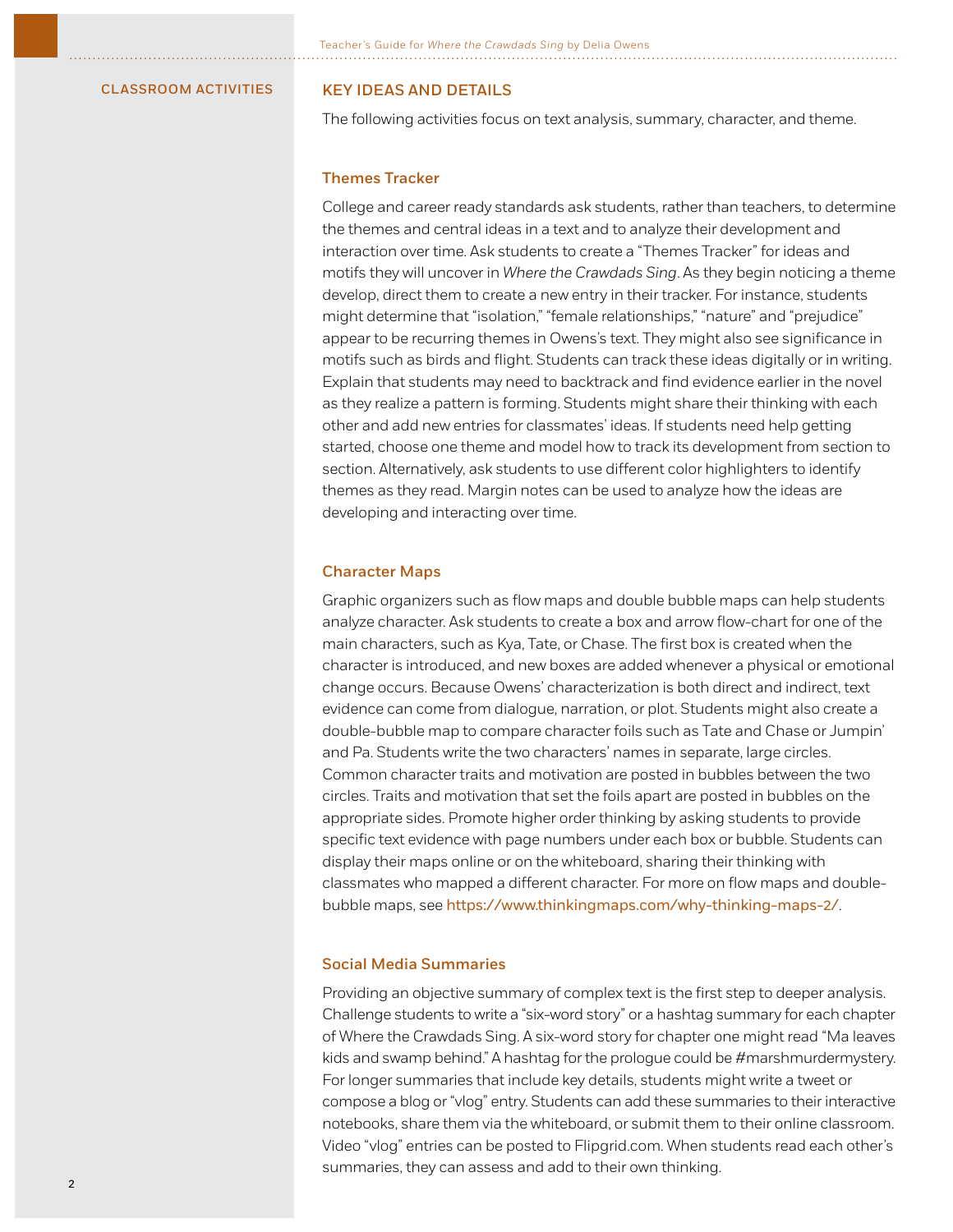#### Classroom Activities (CONTINUED)

#### Text Dependent Questions

The following questions focus on specific excerpts and text-based evidence. They are designed to be answered individually in order to frame thinking during reading.

- 1. The novel's prologue opens with, "Marsh is not swamp. Marsh is a space of light ..." Why does the author choose to begin the novel this way? Why does she say "marsh" rather than "*the* marsh?" Discuss figurative language here and its impact on character and setting.
- 2. What is the author's purpose in opening the novel with a dead body?
- 3. Kya's mother leaves home carrying a blue case, "the color so wrong for the woods." How does the blue suitcase serve to characterize Ma?
- 4. After Jodie leaves, "the marsh snuggled in closer with a low fog, and (Kya) slept" (14). How does the author deepen her characterization of the marsh in this scene? What is the marsh becoming to Kya?
- 5. Upon discovery of Chase Andrews's body, Sheriff Jackson notes the lack of footprints and wonders if "somebody covered 'em up" (36). How does this scene develop ideas from the prologue? How does it relate to Jodie's final words to "always cover yo' tracks" (13)?
- 6. During their first encounter, Tate calls Kya "Jodie's sister" (44). Why does Kya answer "I used ta be. He's gone?" How is Kya beginning to define herself?
- 7. Tate's widowed father, Scupper, encourages his son to appreciate poetry, saying the whole point of it is "to make ya feel something" (48). In what ways is Scupper similar to yet different from Kya's Pa?
- 8. As six year old Kya pretends to be an eagle, "her fingers became long feathers, splayed against the sky, gathering the wind beneath her. Then suddenly she was jerked back to Earth by Pa hollering" (54). Why might Kya dream of being a bird? How does this scene continue to develop her relationship with nature?
- 9. When Kya and Pa enjoy a rare restaurant dinner in town, Kya is called "dirty," "filthy," and "plumb nasty." She and her father are referred to as "them people" and are blamed for the stomach flu going around (66). What is the author's purpose here in regards to both characterization and plot? In what way might this scene serve as foreshadowing?
- 10. Chapter 10 centers around the water tower investigation and opens with "Sand keeps secrets better than mud" (71). How do imagery and diction in this scene contribute to Owens's portrayal of the marsh as a lead character?
- 11. When Kya visits Jumpin's store to barter for food, "it took all her might not to buy a Sugar Daddy instead of the candle" (76). In what way does the candy serve as a symbol of innocence? What does it mean when she later finds it hidden in her groceries?
- 12. As Kya observes the troop of girls giggling and playing on the sand, she recalls, "Ma had said women need one another more than they need men, but she never told her how to get inside the pride" (80). In what ways is Kya "distant" from the girls? What are some multiple motivations for her feelings of isolation in this scene?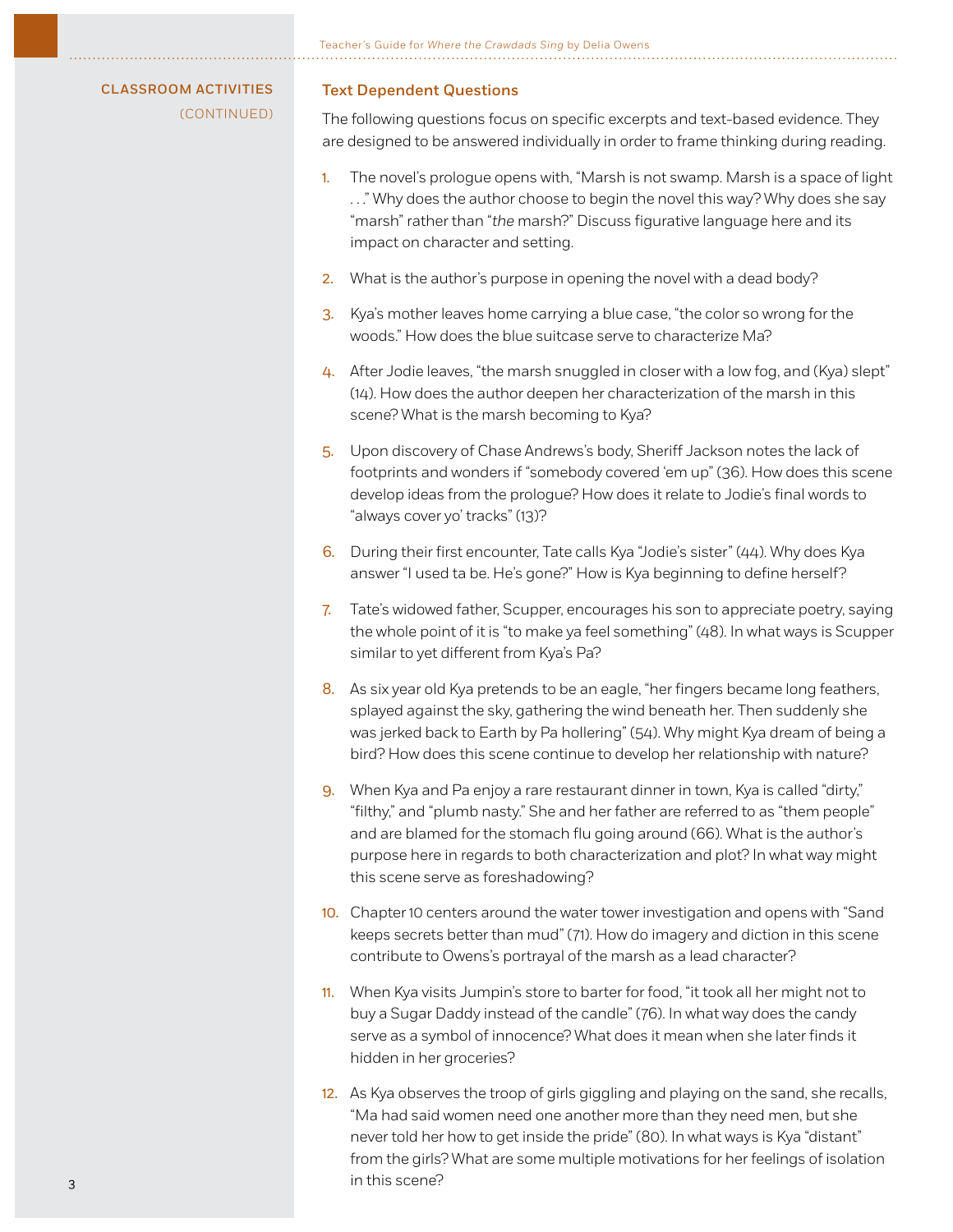#### Classroom Activities (CONTINUED)

- 13. Mabel and Jumpin provide Kya with food, clothing, and compassion. How is their relationship with Kya ironic? In what ways does it make sense?
- 14. In what ways is Tate's feather gift significant? What does it tell the reader about Tate? How does this gift connect to the chapter's opening paragraph, where Kya is portrayed as "no longer daydream(ing) of winging with eagles?" (86)
- 15. When Kya witnesses an injured turkey being attacked by its own flock, she recalls something Jodie told her. "If a bird becomes different from the others . . . it is more likely to attract a predator" (90). How does this detail contribute to ongoing characterization and plot? Why does Owens immediately follow with the scene of young boys taunting the "Marsh Girl?" (91)
- 16. The first sentence Kya reads in the almanac Tate brings is "There are some who can live without wild things, and some who cannot" (103). How does this line continue the development of character (both Kya and Tate) and advance broader themes in the novel? How does Tate's selection of nature texts impact Kya's feelings toward education?
- 17. Tate tells Kya they should escape social services by hiding "way out there where the crawdads sing . . . far in the bush where critters are wild" (111). In what ways is Kya one of those critters? In what ways is she more civilized than the townspeople?
- 18. Worried she will be taken away by social services, Kya stays hidden, "keeping her underbelly exposed" (114). Analyze diction and theme in this excerpt. Why does the author choose these specific words to describe Kya's fear?
- 19. Tate tells Kya, "the words in poems do more than say things" (114). In what ways has learning to read connected Kya to her family and to her past?
- 20. Moments before Kya and Tate's first kiss, the wind scatters autumn leaves around the dancing duo (124). Why does the author choose autumn for this moment? How does the first sentence on page 126 connect to this scene? Discuss how the imagery in these scenes connects to and supports significant themes.
- 21. For her fifteenth birthday, Tate gives Kya a magnifying glass, a seagull hair clasp, and a set of painting supplies (128-29). What do these gifts reveal about Tate and the nature of their relationship?
- 22. Directly after the sheriff and his deputy discuss how "the marsh chewed up and swallowed all the evidence" of Chase's murder (140), Kya realizes that female fireflies "got what they wanted . . . just by changing their signals" (142). What is the author's purpose in including these scenes back to back? How does her juxtaposition of investigation and marsh scenes support tone and theme here and throughout the novel?
- 23. Once she realizes Tate is not coming back to her, Kya feels "a strong pull out from under her. A tide she knew well" (144). Discuss how diction and imagery support meaning and theme here.
- 24. When Chase takes Kya to the fire tower for the first time, "all the pieces lay beneath her, and she saw her friend's full face for the first time" (165). What does this scene reveal about the nature of Chase and Kya's relationship? What does it provide Kya in regards to perspective?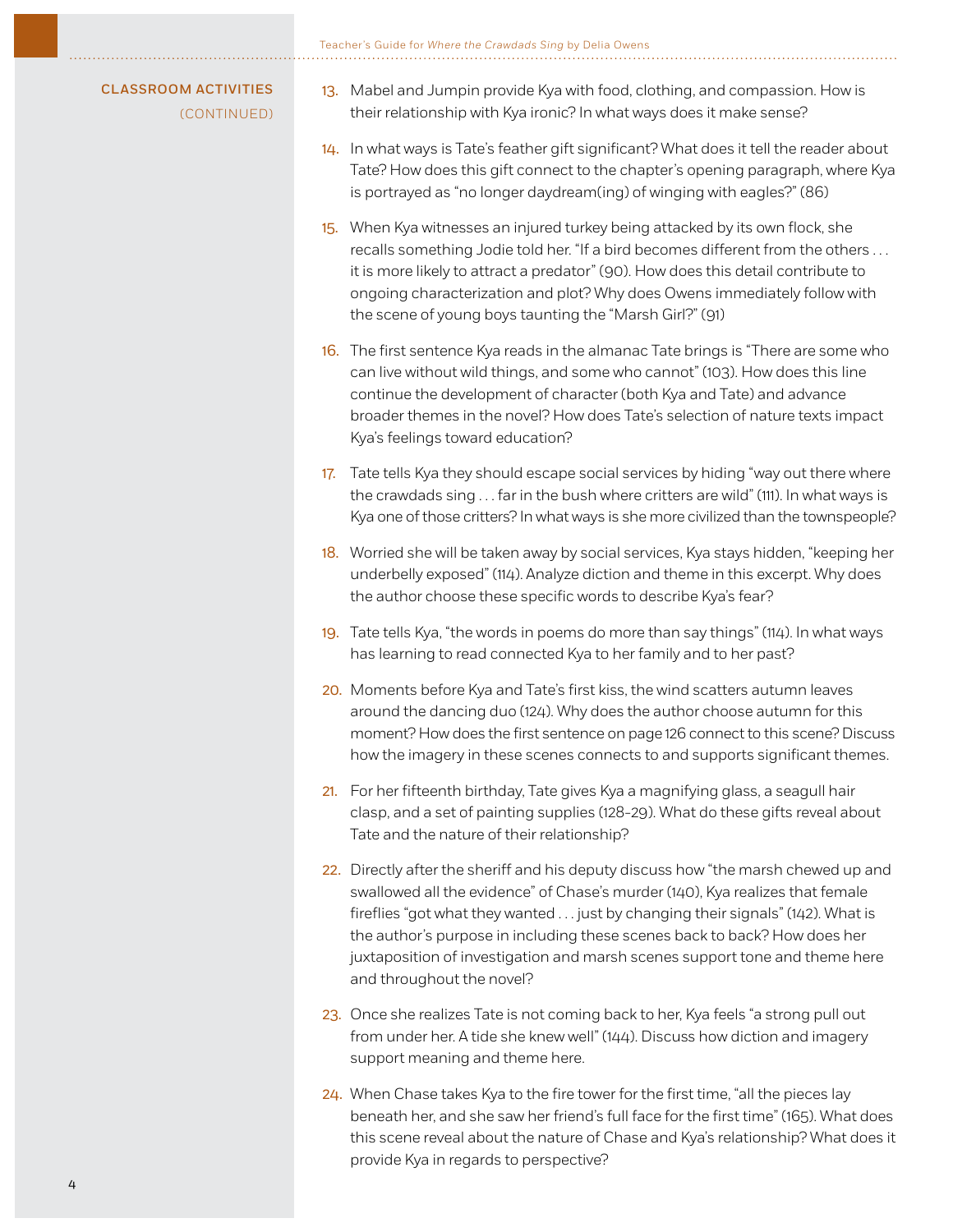#### Classroom Activities (CONTINUED)

- 25. Disappointed when Chase, like Tate, fails to show, Kya finds strength "in the real remote" where "not waiting for the sounds of someone was a release" (181). Who must Kya rely on in the marsh? Why might the author choose this point for Kya to find a long-sought feather? How does this scene recall the book's title?
- 26. What is the significance of the neon palm tree at the Asheville motel (193)? In what way is it similar to Kya?
- 27. How does Chase's deception and betrayal help Kya understand her mother's choices? How accurate is her comparison between Chase and "a buck deer in rut?" (212) How has Kya's isolation helped her become an expert in human behavior?
- 28. In what ways is Kya's first published book on seashells "a family album?" (217) What is the significance of her signing Tate's copy "from the Marsh Girl?" (221) How does Kya feel about this label now?
- 29. When Kya hangs her mother's paintings on the walls, "the shack took on a different light, as though more windows had opened up" (243). Analyze Owens's use of diction here. What "windows" has Jody's visit and the paintings opened up for Kya?
- 30. In jail, "Kya wondered who started using the word *cell* instead of *cage*" (276). What is the implication for her own imprisonment? How does the Amanda Hamilton poem she recalls, "Broken Gull of Brandon Beach," support this depiction of Kya's imprisonment?
- 31. Kya imagined taking her own life versus living in constant fear of Chase. Why, here, does she also recall again the Amanda Hamilton line "Who decides the time to die?" (284) What is the implication? Who does Kya think *should* decide the time to die?
- 32. In jail, Kya is "more vulnerable than ever.... Standing in the most fragile place of her life, she turned to the only net she knew—herself" (285). How does Owens use diction here to underscore key themes in the novel?
- 33. In court, Robert Foster sits with "Tate, Scupper, Jodie, Jumpin' and Mabel, behind Kya" (333). What is the significance of their position in the courtroom? Discuss the author's use of imagery in this scene and how it supports her purpose.
- 34. Kya's lawyer says, "We called her the Marsh Girl; now scientific institutions recognize her as the Marsh Expert. . . . It is time, at last, for us to be fair to the Marsh Girl" (341). How does Tom Milton use irony to make his point? Discuss the meaning and impact of his final use of the label, "Marsh Girl."
- 35. The author writes of Kya, "Most of what she knew, she learned from the wild.... If consequences resulted from her behaving differently, then they too were functions of life's fundamental core" (363). To what degree is this true in the novel? Discuss how Kya has simply lived up to expectations. In what ways has she lived beyond them?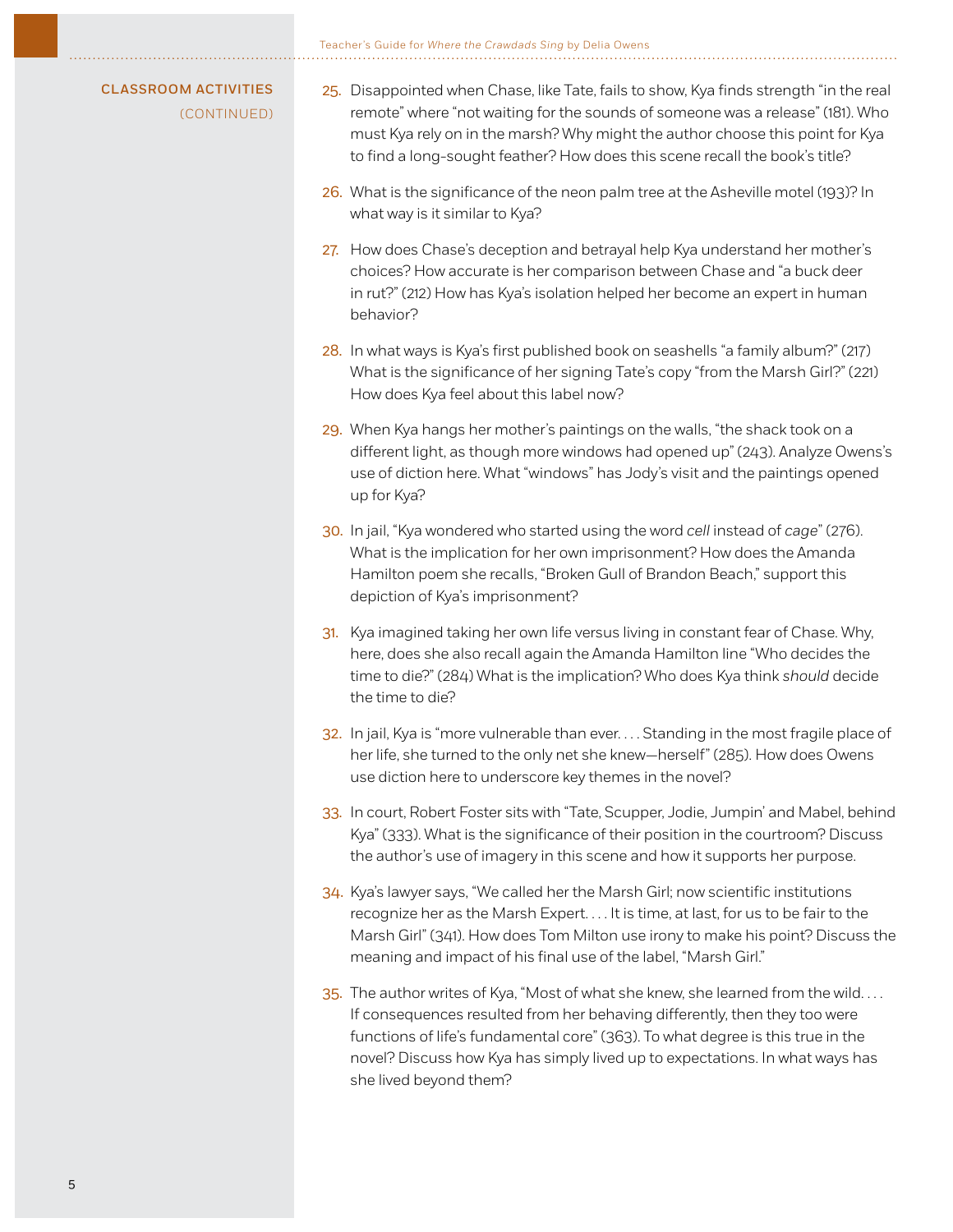#### Classroom Activities (CONTINUED)

#### **CRAFT AND STRUCTURE**

The following activities focus on diction, syntax, and the impact of structure and style on mood, meaning and tone.

#### Close Reading

Multiple passages in Owens's novel provide students with an excellent opportunity to unpack the author's craft and structure. The close-reading process focuses on excerpts or "chunks" of text, promoting interpretation that is deep rather than wide, and fostering critical thinking skills. Choose a short passage students have already read. Excerpts that work well for close reading include the prologue, where "Marsh" is initially personified, the end of chapter 20 where Kya observes female fireflies (142), and chapter 51, which starts "The language of the court was, of course, not as poetic as that of the marsh" (320). Once the passage is selected, ask students to perform multiple reads. After each read, one of the following questions can be discussed with a partner or group and answered in writing. After the first read, students answer the question, "What is happening in the text?" (Plot). The second read takes a deeper dive. Students address the question, "What is this passage beginning to be about?" (What patterns are beginning to emerge or continuing to develop? What seems to be the author's purpose)? Finally, after the third read, students focus on diction, syntax, and other writer's craft, answering, "Which words and phrases contribute to the text's meaning and tone?" For all three questions, students must return to the text and cite evidence. For more information on close reading, view the following Douglas Fisher video: [www.tiny.cc/DFisher](http://www.tiny.cc/DFisher)

#### MIST Analysis

*Where the Crawdads Sing* has a structure that cannot be easily qualified. The chapters switch between past and present until the two blend seamlessly at the end. The format shifts between narration, nature vignette, and poetry. With these shifts, the reader might be submerged into the marsh itself or into Kya's subconscious. Ask students to explore these departures from narration using the MIST analysis method. With this close-reading tool, students use a four-column chart to perform a rhetorical analysis by examining mood, imagery, shifts, and tension. Questions to explore include: Where are there shifts in tone or point of view, and what do they signify? What conflict is creating tension and how is it developed? Ask students to synthesize their analysis with a summary statement at the bottom of their chart. In it, they might address the line of inquiry: *How do Owens's stylistic choices support the text's overall purpose, theme, and aesthetic beauty?*

#### Juicy Sentences/Mentor Text

Inspire students to read like writers by analyzing and imitating the author's style. Provide or allow students to choose a "juicy sentence" from *Where the Crawdads Sing*. Juicy sentences are central to comprehension, complex in their wording, worthy of close examination, and indicative of the author's style. They are a type of mentor text, serving as models of strong writing. As a class, break the selected sentence into parts and delve into the impact each part has on the text as a whole. Ask students what they notice and what they admire about the sentence. Now ask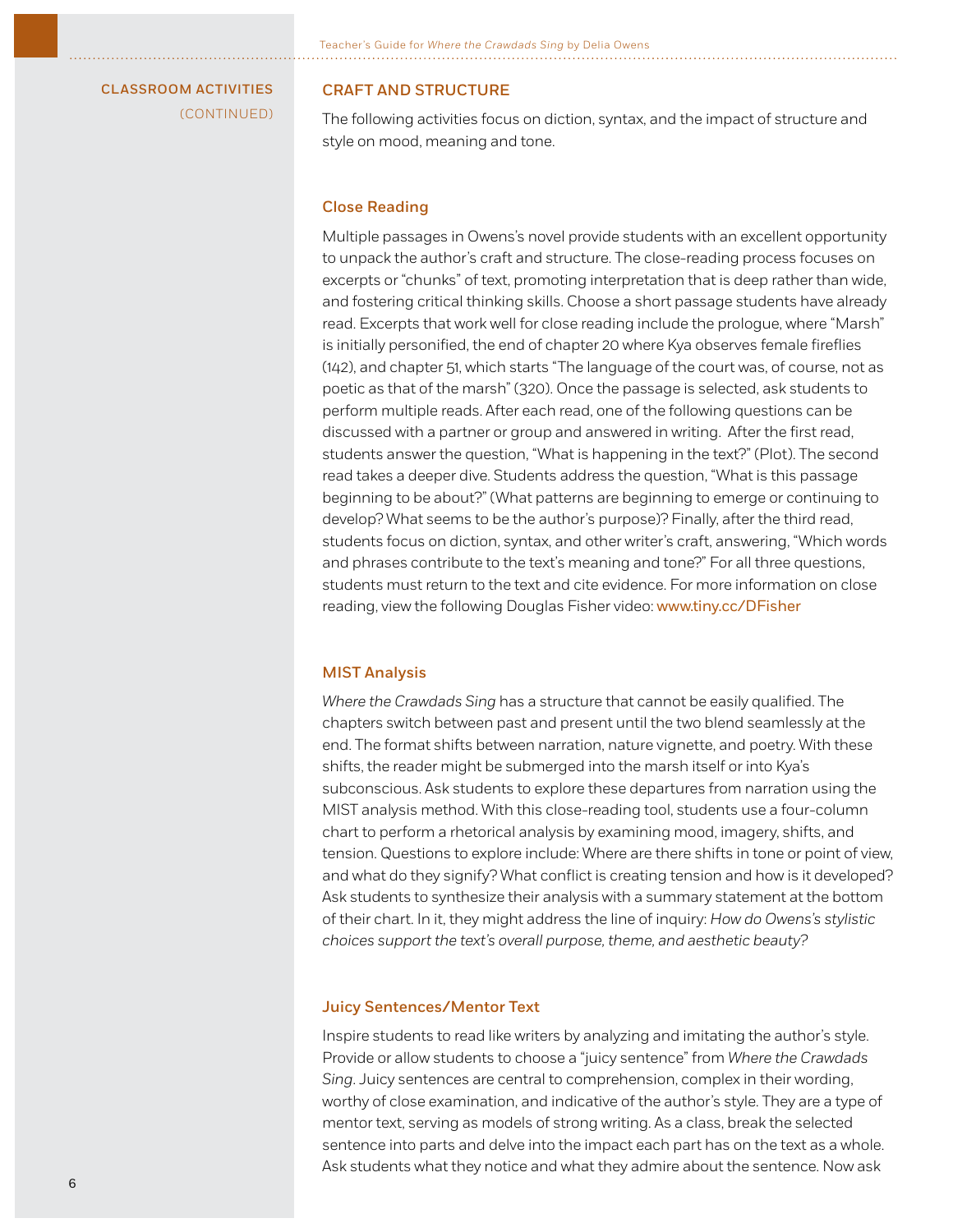#### Classroom Activities (CONTINUED)

students to write a similarly styled sentence in their own words. These student products can stand alone or serve as starters for longer writing responses. One example of a "juicy sentence" in Owens's text is: *The marsh did not confine them but defined them, and, like any sacred ground, kept their secrets deep* (8). More on juicy sentences can be found at [https://achievethecore.org/page/3160/juicy-sentence](https://achievethecore.org/page/3160/juicy-sentence-guidance)[guidance](https://achievethecore.org/page/3160/juicy-sentence-guidance).

#### See, Think, Wonder

At the front of the book, the author includes a map of the novel's setting. Ask students to analyze the map while applying the "See, Think, Wonder" routine to consider how Owens uses setting to support author's purpose. Students should ask themselves:

- What do I see? (what details stick out?)
- What do I think? (what about the image or wording makes me think that?)
- What does this make me wonder? (what broader questions does this image or wording raise?)

With each question, students apply a more critical lens. After individual think-time, students can share with a partner, small group, or the class as a whole. Observations might include that Kya's shack is as far as possible from Barkley Cove and the reading cabin is in the deepest part of the marsh. Discuss with students: What is Owens's purpose in designing the map and including it in the text? How does setting in the map impact meaning and support the novel's key themes?

#### Integration of Knowledge & Ideas

These activities encourage exploration of multiple genres and representations of key scenes, themes, and ideas.

#### Author Interviews

The phenomenal reception of *Where the Crawdads Sing* provides a rare opportunity for readers to connect to its author. Included at the end of the novel is "A Conversation with Delia Owens" (376-84). In it, Owens discusses not only themes and characters but also the marsh, her experience as a wildlife ecologist, and her writer's craft. Ask students to read and annotate their reactions to the interview. Next, show students the "CBS Sunday Morning" interview with the author ([www.tiny.cc/Owens](http://tiny.cc/Owens)). In this video clip, Owens discusses her love of nature and how she came to write specific components of her novel. Again, students should jot down their reactions, including what surprises them or what they admire about Owens's writing. As a class, discuss the following: taken together, what do these author interviews reveal about the author's choices and inspiration? How does hearing from the author in this way change, confirm, or extend your understanding of *Where the Crawdads Sing*?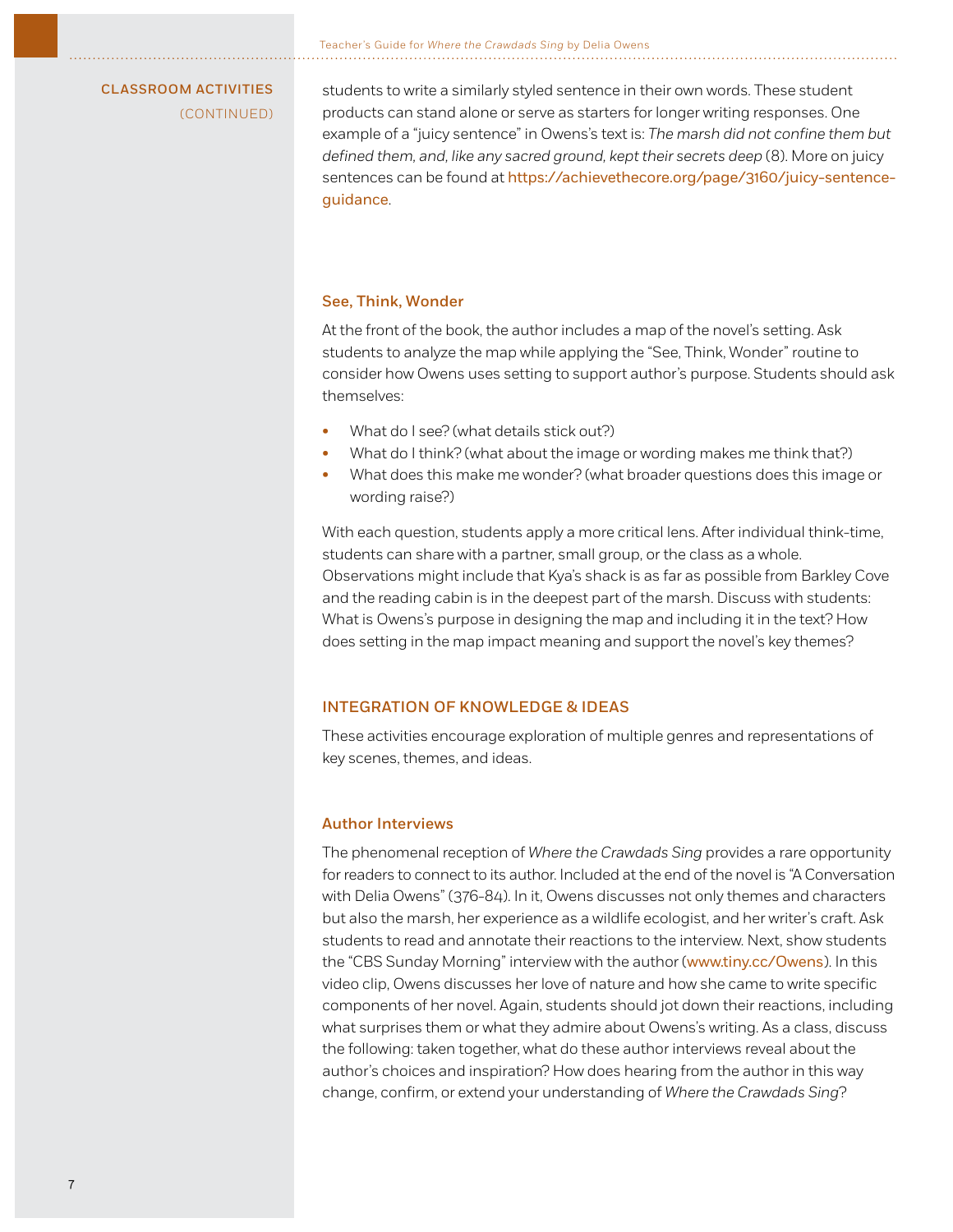#### Classroom Activities (CONTINUED)

#### Movie Tie-In

Invite students to explore the Facebook Group page for the movie version of Owens's novel. <https://www.facebook.com/CrawdadsMovie/>. They should notice casting choices, filming locations, and social media posts. Discuss with the class: What surprises you about some of the choices made? Do the casting and location support, contradict, or extend your understanding of character and setting while reading? Point out the March 26, 2021 #FemaleFilmakerFriday post, where the film's director, Liv Newman, says she is making the movie with "an incredibly brilliant team of women." Ask students: How does the deliberate choice to employ a female screenwriter, director, producers, and designers link to Owens' exploration of female relationships in the novel? Once filming is complete, students can compare specific scenes in the book to those same scenes in the film, noticing where they are similar and different, and why such choices may have been made.

#### Companion Texts

Pair one or more of the novel's nature scenes with an informational text on the same topic. For instance, Owens writes, "Floodplains are living extensions of the rivers, which will claim them back any time they choose. Anyone living on a floodplain is just waiting in the river's wings" (113). Her narrative paragraph then continues to explore the impact of draining wetlands. Students might pair this excerpt with the National Geographic article "Marsh," which discusses the impact of draining marshes for industrial and agricultural development. Ask students to create a twocolumn chart where they record notes from the novel excerpt on one side and notes from the article on the other. After reading and note-taking, students should highlight in one color any points made by both texts. Discuss: what differences do we see in the book and the informational text? What do we learn about marsh and wetland erosion from the article that we don't see in the novel excerpt? How does the fiction paragraph add to your understanding of facts in the article? What impact does narrative style have on learning about nature? More opportunities for text pairings can be found throughout Owens's novel. [https://www.nationalgeographic.](https://www.nationalgeographic.org/encyclopedia/marsh/) [org/encyclopedia/marsh/](https://www.nationalgeographic.org/encyclopedia/marsh/)

#### Paideia Seminar

Hold a Paideia Seminar on one scene, chapter, section, or the entire text of *Where the Crawdads Sing*. Prior to the seminar, discuss with students what an ideal seminar looks and sounds like, including participation, active listening, and respect of multiple viewpoints. Ask students to set a class goal, such as: "I will contribute to the discussion at least one time," as well as a personal goal, such as: "I will mention a classmate's name and extend on or disagree with his thinking." Students should record their goals on paper or sticky-notes which are visible to them during the seminar. During the discussion, take a facilitator's role. Ask a low-risk opening question to encourage total class participation in a round robin response, such as: "What character in Owens' novel is the most "civilized?" The opening question might be provided the night before. Its purpose is to identify main ideas in Owens' text. After providing their answers, students will discuss their reasoning with one another. Then move to a core question for the purpose of analyzing text details, such as: "How does the novel's structure support Owens's intent?" End the discussion with a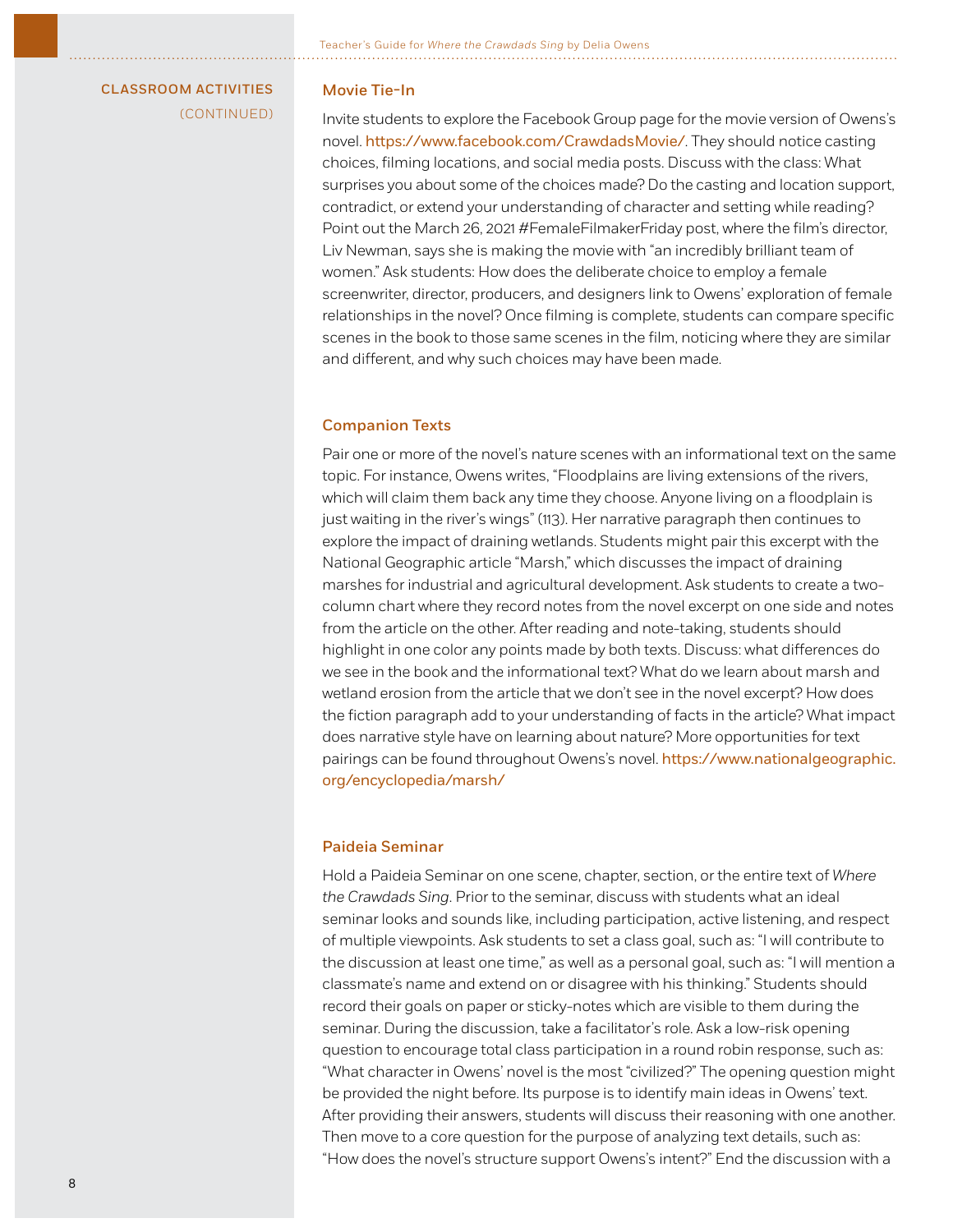#### Classroom Activities (CONTINUED)

closing question that promotes personalization and application, such as: "How might this novel's themes and ideas apply to a current social issue?" After the seminar, ask students to evaluate their own and their classmates' speaking, thinking, and listening. Did they meet their class and personal goals? What should the class do differently in the next seminar discussion? How did the Paideia seminar deepen their understanding of Owens's text?

#### WRITING PROMPTS AND ACTIVITIES

The following activities include formal and informal opportunities for literary analysis, academic discourse and creative writing.

#### Culminating Writing Assessment

A culminating assessment prompt provides students with a frame for reading and analyzing the novel, and it provides a formal writing opportunity at the end of the reading. Students should be introduced to this prompt prior to reading so that they read with a purpose. Prompts should be complex enough to encourage critical thinking and to promote a variety of student responses. Students can apply thinking and evidence from the themes trackers, character maps, text-dependent questions, and other activities outlined in this guide as they respond to the prompt. For instance, students might respond to one of the following prompts:

- *In a well-written essay, analyze how Owens conveys theme(s) of abandonment, isolation, and resilience (or choose another theme) through purposefully chosen literary elements and techniques. Strategies may include but are not limited to diction, imagery, and point of view. Use explicit text evidence to support your thesis.*
- *Write an essay in which you analyze how Owens's distinctive style reveals her purpose in* Where the Crawdads Sing*. Consider her juxtaposition of past and present, her mix of prose and poetry, or another of her writer's crafts. Support your thesis with examples and details from the text.*

#### Quick Writes

Ask students to respond with quick writes before, during, or after reading passages of text. These informal writing opportunities provide a way to generate and hold thinking about authors' complex themes, as well as a chance for students to make connections to prior knowledge, to their own experience, or to the world around them. Quick Writes can come directly from the questions included in this guide, from significant quotations in the novel, or they might be more creative or personal in nature. Sample Quick Writes that apply to Owens's novel include:

- How does isolation impact or change a person?
- Which character do you find yourself most like, different from, or drawn to? Explain.
- Respond to the following quotation: "If anyone understood loneliness, the moon would." (215)
- Kya compares Chase to a turkey, and she herself is comparable to a seagull. Why does Owens use animal analogies in the novel?
- Did the ending surprise you? Why or why not?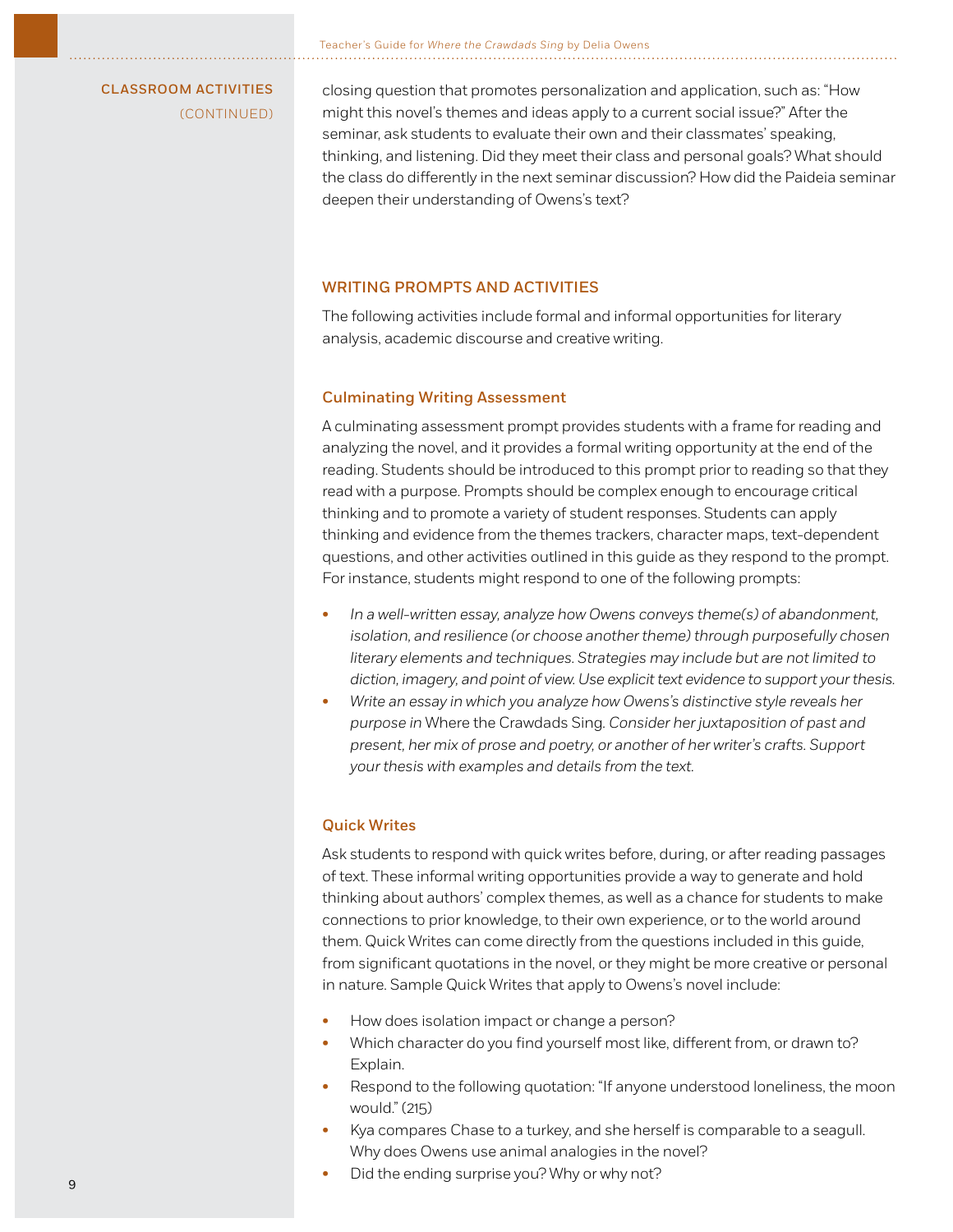#### Classroom Activities (CONTINUED)

#### Found Poems

Just as Kya writes poetry to explore and express her feelings, students can create poems to explore meaning and synthesize interpretation of the text. Ask students to write a "found poem" by intentionally selecting specific words, phrases, and quotations from *Where the Crawdads Sing*, and rearranging the language to underscore a significant theme from the novel. First, ask students to select approximately 15-25 words and phrases from the novel that are significant or meaningful. Next, students brainstorm a theme and message found within some or all of these choices. For instance, students might see that most of their chosen excerpts touch on the theme of education, and the message might be that Kya's learning was remarkable and successful because it was based on her love of nature. Once students have settled on a theme and message, they will compose their found poem by arranging the author's words, phrases, and quotes in an order that expresses the identified message. While students can repeat words and phrases as often as they like, and while they may add punctuation, conjunctions, articles, and prepositions to piece the poem together, they should not deviate from Owens's language. Remind them that they do not need to use all the originally selected words and phrases. Students can use font, spacing, and justification to make their poems unique. They should add a title that may or may not come from the novel. Students can share their poetry online via Padlet, Jamboard, or the classroom platform, or they might hold a poetry jam session where they perform aloud. A final class discussion might focus on new insights students derived from the found poem strategy.

#### Class Backchannel

Provide an informal space for students to ask questions, pose inferences, and talk with peers as they read the novel. A "backchannel" is an online discussion board that facilitates total-class participation and provides quiet students a platform to establish voice. As they read each of the novel's chapters, ask students to generate questions about the text. Questions might ask for background information, clarification, or interpretation. They could also be about diction, imagery, structure, or point of view. These student-generated questions can be submitted on Twitter, Backchannel Chat, Zoom Chatbox, or Padlet. Students then respond in writing to one another's thinking. Their written responses can stand alone as an informal, individual assignment or may lead to more formal writing later. The teacher can also use the backchannel to pose questions, assign quick-writes, and post digital media that deepens understanding of the text at hand. For information about back channeling, see the following article: www.tiny.cc/backchannel.

#### ABOUT THE AUTHOR OF THIS GUIDE

LAURA REIS MAYER is a High School Instructional Coach and National Board Certified Teacher in Asheville, North Carolina. She has taught middle, high school, and college English, speech, drama, and literacy. As consultant to various national and regional organizations, she develops and facilitates professional learning on college and career ready standards, high quality curriculums, and National Board Certification. She is the author of eighteen other Penguin Random House Teacher's Guides.